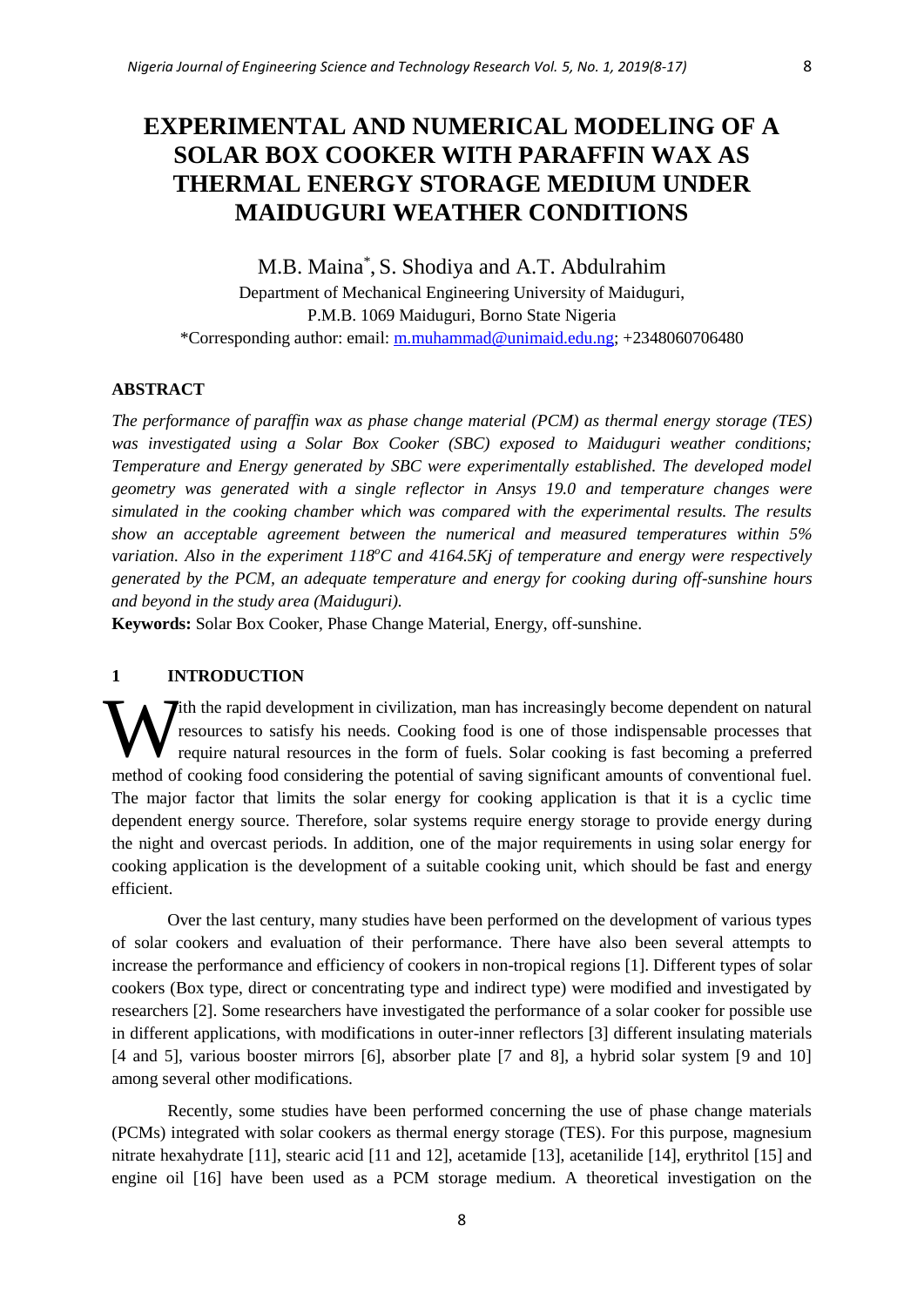performance of PCM (magnesium nitrate hexahydrate, stearic acid, acetamide, acetanilide, and erythritol) has also been conducted by [17]. Results of these studies showed that these applications increase the average efficiency of the cookers. The use of a PCM results in shorter cooking times [15]. It was concluded that, acetanilide is a promising PCM for cooking indoors with aluminum; but it exhibits some corrosion in contact with steel. However, magnesium nitrate hexahydrate is not stable during its thermal cycling due to the phase segregation problem; therefore, it is not recommended as a storage material inside solar cookers for cooking indoors [18]. Also, these PCM are rather expensive when high temperatures are concerned. In addition, [19] found that paraffin wax has shown reasonably good thermal stability in their melting temperature as well as variations in their latent heat of fusion. The ideal PCM to be used for latent heat storage system must meet the following requirements: high sensitive heat capacity and heat of fusion, stable composition, high density and heat conductivity, chemically inert, non-toxic, non-inflammable, and inexpensive [20]. Paraffins appear particularly well suited for applications related to energy conservation in buildings and solar energy [21]. The evaluation and selection of PCM for solar cooker systems and applications in the field of solar energy are described in detail by [20 and 22].

Several attempts were made to increase the performance and efficiency of solar cookers developed and tested in Maiduguri and environs [23]. Solar cookers are expected to contribute considerably towards meeting the requirements of domestic cooking energy with 8-9 hours of sunshine hours in Maiduguri and environs [24]. Despite the enormous solar energy potentials of Maiduguri solar cookers are not widely used. Available literature shows that no investigation dealing with PCM use in solar cooker was carried out in the study area hence, this work intends to develop experimental and numerical model of a solar box cooker with TES (paraffin wax) a phase change material using the weather conditions of Maiduguri. This will also increase the reliability of the solar box cooker as it improves operational performance of the system to be used for off-peak periods. It is also an approach and or solution for bridging the gap between solar energy availability and demand, especially for cooking purposes in the study area (Maiduguri). The approach used for the design was to create a mathematical model of the cooker; The cooker for this study basically conforms to a box within a box with transparent double glazing and access door by the side as shown in Figure 1.



Figure 1. A double glazed Solar Box Cooker (SBC) with a Booster Mirror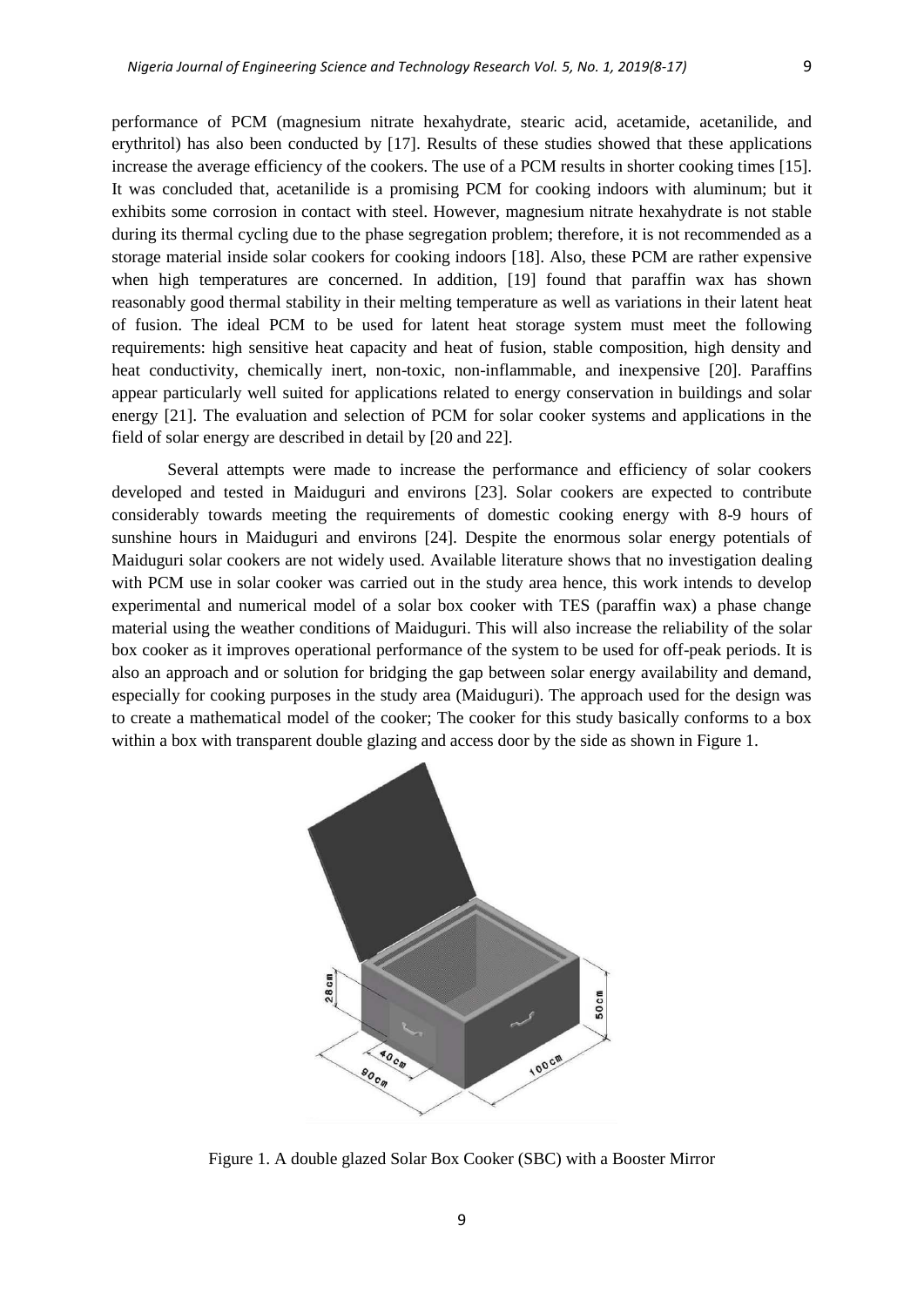## **2.1 Experimental Modeling**

The box unit consists of a double walled box. The inner and outer boxes were made of plywood. The dimensions of the outer box are 100×90×50 cm and of the inner box are 88×78×35 cm. [25] suggested that the depth of the inner box should not be more than 10-15 cm. The space between the two boxes was maintained at 6 cm and was filled with sawdust insulation obtained from local carpenters. The inner box was painted black for optimal heat absorption. Figures 2 and 3 show the inner box and thermal energy storage tank respectively.

Experimental tests were conducted after constructing physical model of the SBC as shown in plate 1 under various weather conditions to determine the viability of using paraffin wax as TES in comparison to the numerical data obtained by simulation. To evaluate the performance of the solar box cooker in Maiduguri the measured parameters include ambient temperature, solar irradiance, cooking chamber temperature, plate temperature, and PCM temperature.



Figure 2. 1nner Box Figure 3. Thermal Energy Storage Tank



Plate 1. Box unit with PCM tank before (a) and after glazing(b)

#### **2.2 Numerical Modeling and Validation**

#### **2.3 Numerical Model**

Design and modeling of the structure of the SBC was performed using Ansys Spaceclaim design modeler (SCDM) which was also included in the graphic user interface (GUI), used to create and modify the geometry, [26]. For solar box cooker the Model equations employed are simple equations with closed form solution that are easily solved allowing the calculation and prediction of the internal temperature of the cooker cavity. Subsequently, the equation of the performance index was written and solved and used as basis for the actual design of a specific Cooker.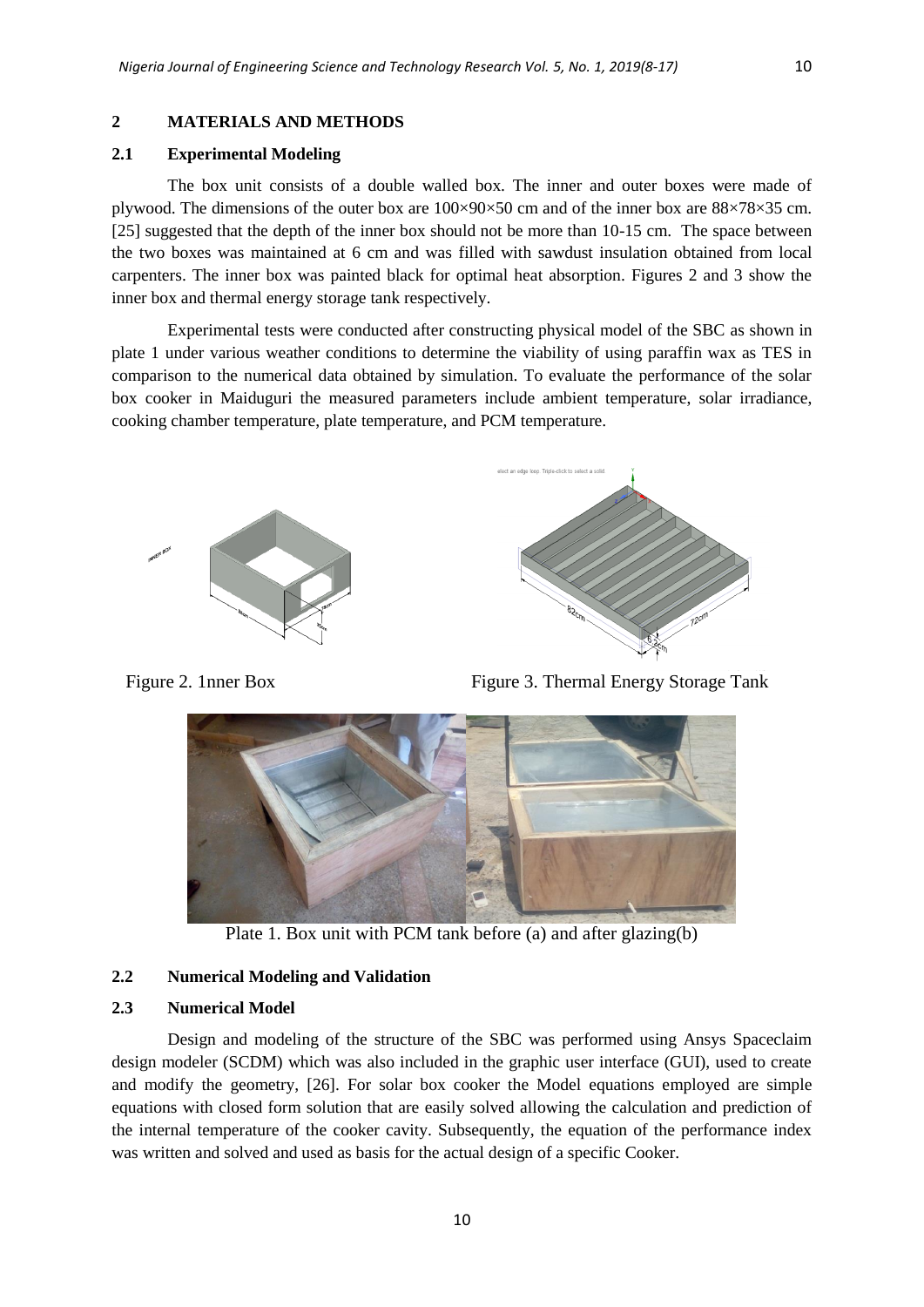#### **2.4 Modeling Assumptions**

Basic thermodynamics states that the energy flowing into the cooker must be equally balanced by the energy that flows out of the cooker otherwise the cooker/oven would continue to heat up to an infinitely-high temperature. In formulating an appropriate model for this type of cooker the following assumptions were made: The SBC reflector angle inclination was neglected and the cooker was considered as a plane solar collector operating under stationary conditions. Steady flow without any chemical reaction was assumed for the flow of gases within the solar box cooking chamber.

The turbulent flows are characterized by fluctuating velocity fields primarily due to the geometry and/or high flow rates hence the navier-stokes equations can be solved directly for laminar flows since turbulent flows on direct numerical simulation (dns) with full solution of the transport equations at all lengths and time scales is too computationally demanding.

The reynolds-averaged navier-stokes (rans) equations were assumed to represent the transport equations for the mean flow quantities, and are derived by splitting the instantaneous properties in the conservation equations into two parts; mean and fluctuating components.

#### **2.5 Boundary conditions**

At the heat source: the receiver (glass) was only included in the modeling to provide a realistic flow pattern into the solar box cooker therefore, the heat absorbed by the receiver was modeled as a heat source in the cooking chamber to increase the temperature of the resident air (310K). The temperature had a range of (380-519K) measured experimentally on the heat source leading into the cooking chamber using an air flow which corresponds to an amount of excess air between 2 and 4 [27]. Heat losses were modeled as heat transfer through the box wall by conduction. The velocities were calculated from the average air velocity of the study area. The experimental temperature measurement was performed in selected points. At the wall surfaces: convective and radiative heat transfer boundary conditions were applied to all outer walls and to the feeding glass (receiver). Heat flux to the wall was computed as in equation 1:

$$
q = h_f \left( T_W - T_f \right) + q_{rad} \tag{1}
$$

Where, h<sub>f</sub> is the local heat transfer coefficient of air (w/m<sup>2</sup>k), T<sub>w</sub> is the wall surface temperature (k), T<sub>f</sub> is the local air temperature (k) and,  $q_{rad}$  is the radiative heat flux ( $w/m<sup>2</sup>$ ). Air, which consists of nitrogen, oxygen, small amount of carbon dioxide and other gases, has been found not showing absorption band in those wavelength regions of importance to radiant heat transfer. The walls are insulated with Saw dust. The heat loss which was calculated from the overall heat transfer coefficient that combines convection and conduction was estimated as being approx. 13.0 w/m<sup>2</sup>k [28].

### **2.6 Model Equations**

A mathematical model that was used to describe the flow pattern at this condition was based on the following equations 2 and 3 respectively for model k and model ω. used as a length determining quantity; this quantity is defined by  $\omega \bar{\alpha} \epsilon / \kappa$ , and it should be interpreted as the inverse of the time scale on which dissipation occurs.

$$
\frac{\partial k}{\partial t} + (U_J) \frac{\partial k}{\partial \chi_j} = V_T \left[ \left( \frac{\partial (U_J)}{\partial \chi_j} + \frac{\partial (U_J)}{\partial \chi_i} \right) \frac{\partial (U_J)}{\partial \chi_j} \right] - \beta k \omega + \frac{\partial}{\partial \chi_j} \left[ \left( V + \frac{V_T}{\sigma_k} \right) \frac{\partial k}{\partial \chi_j} \right] \tag{2}
$$

$$
\frac{\partial \omega}{\partial t} + (U_J) \frac{\partial \omega}{\partial \chi_j} = \alpha \frac{\omega}{k} V_T \left[ \left( \frac{\partial (U_J)}{\partial \chi_j} + \frac{\partial (U_J)}{\partial \chi_i} \right) \frac{\partial (U_i)}{\partial \chi_j} \right] - \beta \omega^2 + \frac{\partial}{\partial \chi_j} \left[ \left( V + \frac{V_T}{\sigma_\omega} \right) \frac{\partial \omega}{\partial \chi_j} \right] \tag{3}
$$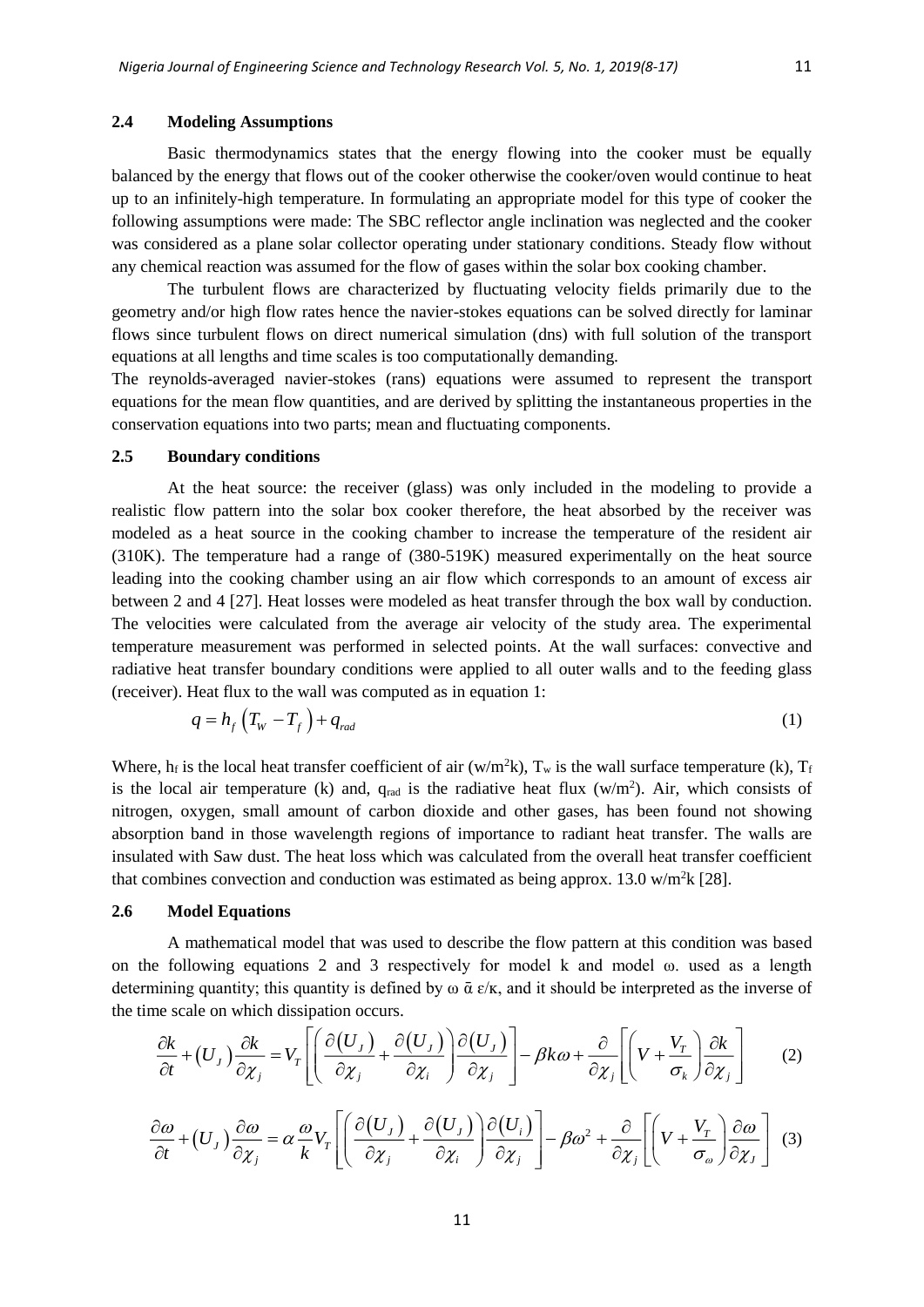An advantage of this model compared to the more commonly used k-ε model is that it can predict the sub-layer near the wall more reliably and thereby eliminating the need to use wall functions except for computational efficiency. however, the low Reynolds k-ω model requires a very fine mesh close to the wall with the first grid below  $y+=5$  [29]. With steady state airflow within the box cooker, the heat transfer mechanisms are described mathematically by the equations of mass conservation, equation 4 (continuity equation).

$$
\frac{\partial \rho}{\partial t} = -\left(\frac{\partial}{\partial \chi} \rho v_x + \frac{\partial}{\partial_y} \rho v_y\right) \tag{4}
$$

Momentum conservation (Navier–stokes equation) is given in equations 5 and 6:

$$
\frac{\partial}{\partial t} \rho v_x = -\left(\frac{\partial}{\partial x} \rho v_x v_x + \frac{\partial}{\partial x} \rho v_y v_x\right) - \left(\frac{\partial}{\partial x} \tau_{xx} + \frac{\partial}{\partial x} \tau_{yx}\right) - \frac{\partial p}{\partial x} + \rho g_x \tag{5}
$$

$$
\frac{\partial}{\partial t} \rho v_y = -\left(\frac{\partial}{\partial x} \rho v_x v_y + \frac{\partial}{\partial x} \rho v_y v_y\right) - \left(\frac{\partial}{\partial x} \tau_{xy} + \frac{\partial}{\partial x} \tau_{yy}\right) - \frac{\partial p}{\partial y} + \rho g_y \tag{6}
$$

Energy conservation is given in equation 7:

$$
\rho c_p \left( \frac{\partial T}{\partial t} + v_x \frac{\partial T}{\partial x} v_y \frac{\partial T}{\partial y} \right) = k \left[ \frac{\partial^2 T}{\partial x^2} + \frac{\partial^2 T}{\partial y^2} \right] + 2\mu \left[ \left( \frac{\partial v_x}{\partial x} \right)^2 + \left( \frac{\partial v_y}{\partial y} \right)^2 \right]
$$

$$
+ \mu \left[ \left( \frac{\partial v_x}{\partial y} + \frac{\partial v_y}{\partial x} \right)^2 \right] - \frac{2\mu}{3} \left[ \frac{\partial v_x}{\partial x} + \frac{\partial v_y}{\partial y} \right]
$$
(7)

Together with the initial boundary conditions (velocity, and temperature) and the physical properties of the materials used as shown in table 1 the equations were solved with fluent on ANSYS 19.0 workbench.

| Material     | $\rho$ [kg/m3] | $cp$ [J/kgK]             | $\lambda$ [W/mK]         | ε                        | LHF(Kj/kgk)              |  |
|--------------|----------------|--------------------------|--------------------------|--------------------------|--------------------------|--|
| plywood      | 850            | 1.250                    | 0.150                    | 0.8                      | $\overline{\phantom{a}}$ |  |
| Mirror       | 1.19           | $\overline{\phantom{a}}$ | 6.7                      |                          | -                        |  |
| aluminum     | 2700           | 896                      | 229                      |                          | -                        |  |
| glass        | 2700           | 840                      | 0.76                     | 0.94                     | ٠                        |  |
| air          | 0.7            | 1034                     | 0.037                    | $\overline{\phantom{0}}$ |                          |  |
| Saw Dust     | 300            | $\overline{\phantom{0}}$ | $\overline{\phantom{a}}$ | $\overline{\phantom{0}}$ | $\overline{\phantom{0}}$ |  |
| Paraffin Wax | 0.900          | 2.9                      | 0.2                      |                          | 189                      |  |

Table 1. Physical property of materials in use

Source: Maina et al, 2016

## **3 RESULTS AND DISCUSSIONS**

### **3.1 Experimental Results**

Solar box cooker with wax was observed to achieve a good temperature to cook most kind of consumables like rice, beans, meat and fish. The experiment was carried out during cloudy days of October 2019 in a rainy season from the morning through the evening hours and the absorber's surface temperature increased with a single reflector (Booster Mirror) at an appropriate focusing angle. The Solar cooker was able to provide a hot environment adequate for cooking most food items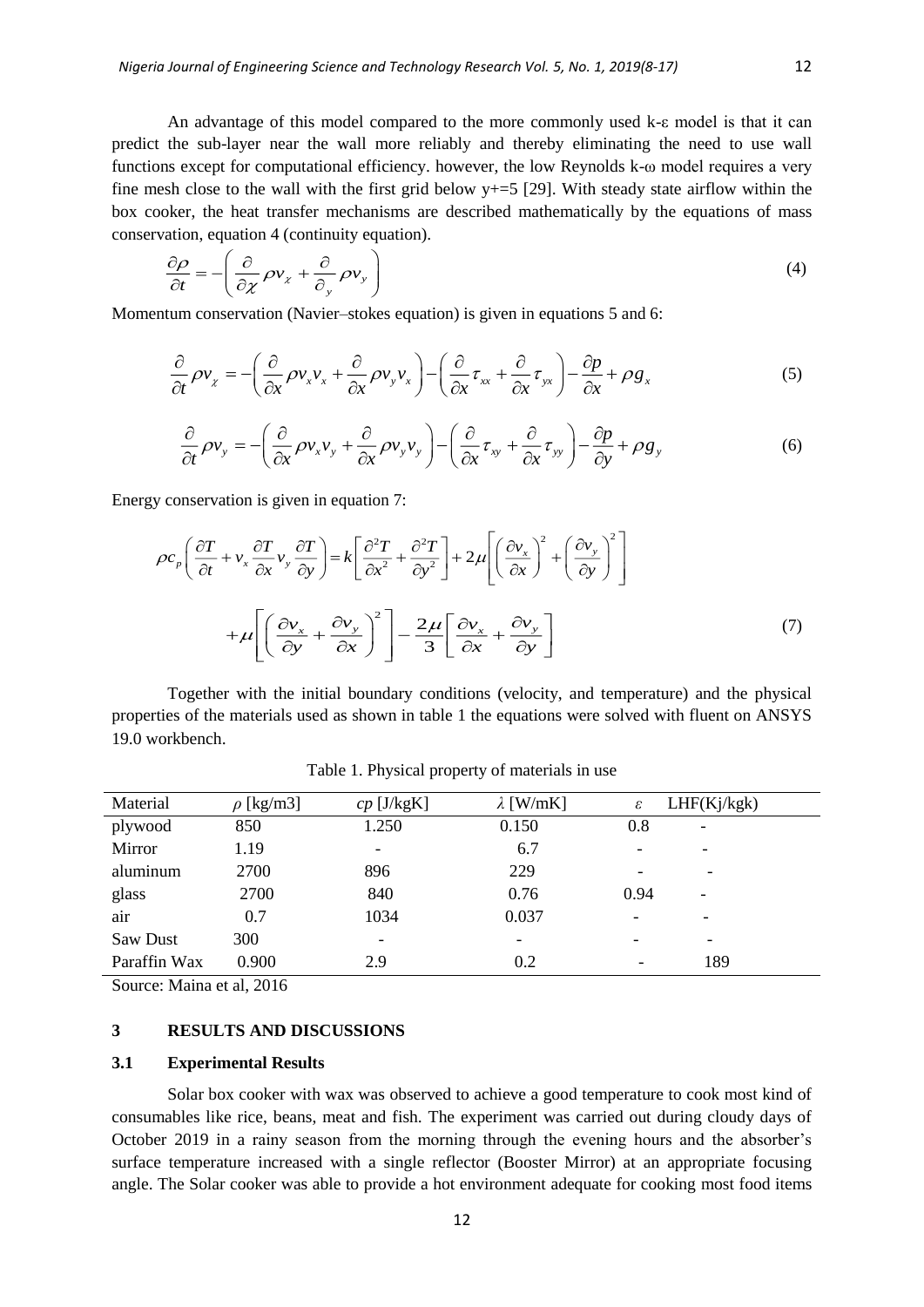as mentioned earlier maintaining hot/warm for long hours after completion of cooking (Figure 4). Plate temperature was maintained at over 80°C around 4pm when most food items can be cooked at 75 $\degree$ C as reported by [11], the highest oven temperature of 114 $\degree$ C was attained by the box cooker at 12:30 with corresponding insolation of  $958 \text{ W/m}^2$  and maximum plate temperature of 122.2°C. Temperature of 118 $\degree$ C was attained by the PCM (Wax) at 12:30 and 80.2 $\degree$ C at 4pm having slight variation with the plate temperature at the same time. The amount of energy stored by the PCM (Wax) was (4167.5 KJ) an amount much higher than that obtained by [11 and 30] showing that the Cooker can also be used to get other food items cooked through the night at off Sun-shine hours because of

heat storing capacity of the PCM. Accordingly, Wax as a PCM can be regarded as a high efficiency material due to the amount of energy stored. However, higher temperatures can also be achieved by modifying the thermal conductivity of wax and incorporation of solar tracking system, as demonstrated by [31]. Thermal curves of SBC with Wax as TES in a test day.



Figure 4. Thermal curves of Solar Box cooker during sensible heating test with wax as TES

#### **3.2 Simulation results of Solar Box Cooker (SBC) with Wax as TES**

Convergence history of solar box cooker (SBC) with Wax as thermal energy storage (TES), showing scaled residuals of iteration and the convergence curves as shown in Figure 5 after 3475 iterations.



Figure 5**.** Convergence curve of SBC with Wax as TES

Figure 6 shows the result of the surface cluster temperature distribution in the TES (Wax) tank during heating. It can be clearly seen from the blue color seen in figure that the walls of the outer box do not transmit any heat. This means that a good insulation has been achieved with significant temperature increases within the thermal energy storage tank as shown in figure 6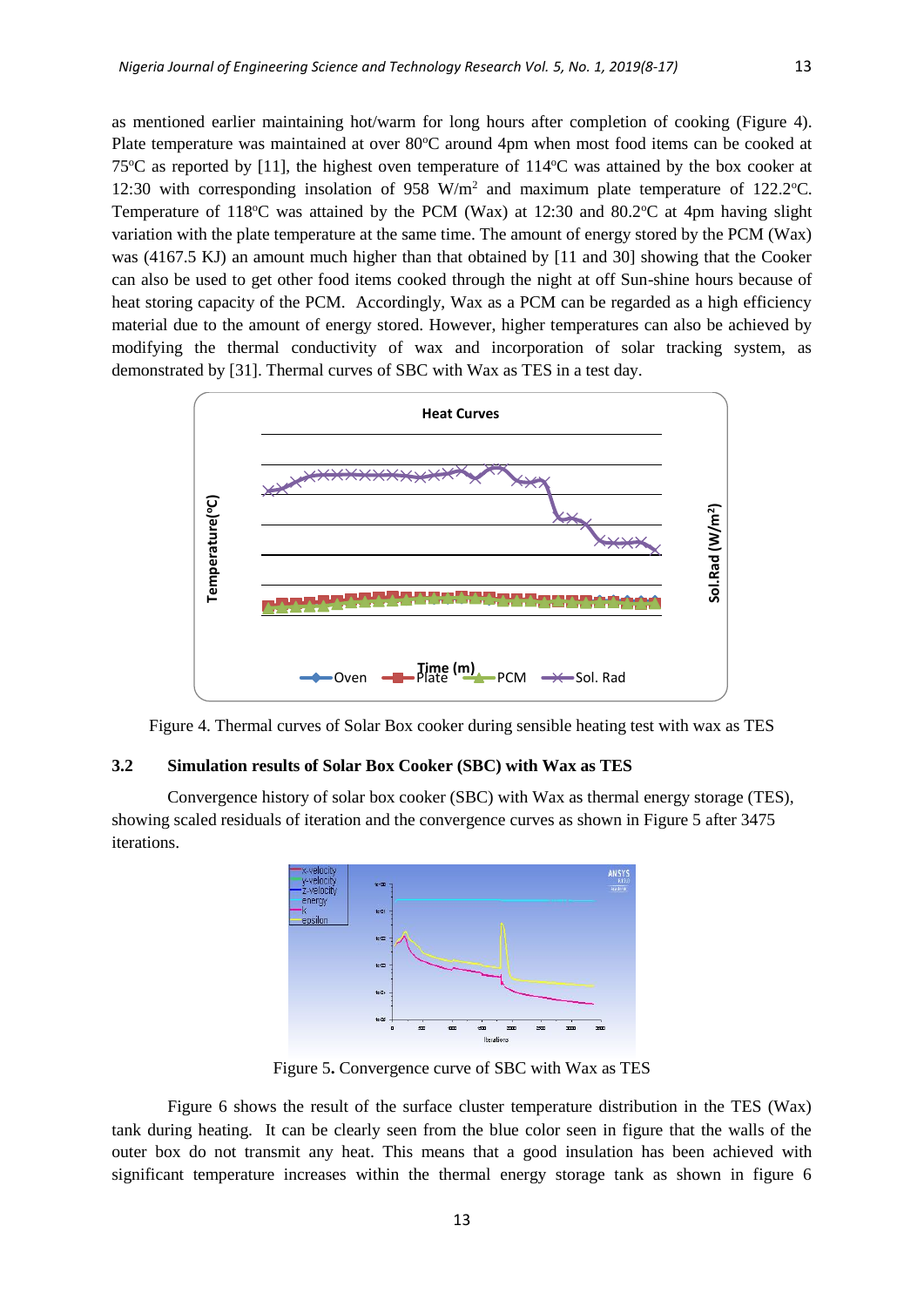described by the red and bright colors towards the central region of the TES tank. The required cooking temperature can be reached as long as the wax temperature at the bottom of the tank (base plate) is kept within the required temperature range; while Figure 7 describes the pressure situation of the TES tank after charging the PCM, a relatively constant pressure distribution throughout the TES tank after complete charging by the PCM depicting minimum or no heat loss in the TES tank which can also be attributed to adequate insulation of the Box Cooker.





Figure 6. Contours of Temperature in TES Tank Figure 7. Contours of pressure in TES Tank

#### **3.3 Validation of Numerical Simulation**

Experimental and Numerical thermal curves of the solar box cooker (SBC) were drawn against each other in comparism as shown in Figure 8.





It was observed that the thermal curves were in agreement within 5% error which may be attributed to inexact boundary conditions that stands to be modified both analytically and numerically.

### **4 CONCLUSION**

In this study, Box type Solar Cooker with single Booster Reflector has been modeled and designed using Ansys 19.0, Constructed, and experimentally tested under the weather conditions of Maiduguri. For the first time, the characteristics of wax as the PCM in a Solar Box Cooker were investigated within the study area. Experiments were performed and the influence of the different boundary conditions was investigated for the experiments. From the experimental results of the designed solar cooker and the simulated results were compared and the error found was within 5% between the two results. The following Conclusions were drawn:

 $\triangleright$  The thermal efficiency of the solar cooker and the cooking times are found to depend strongly on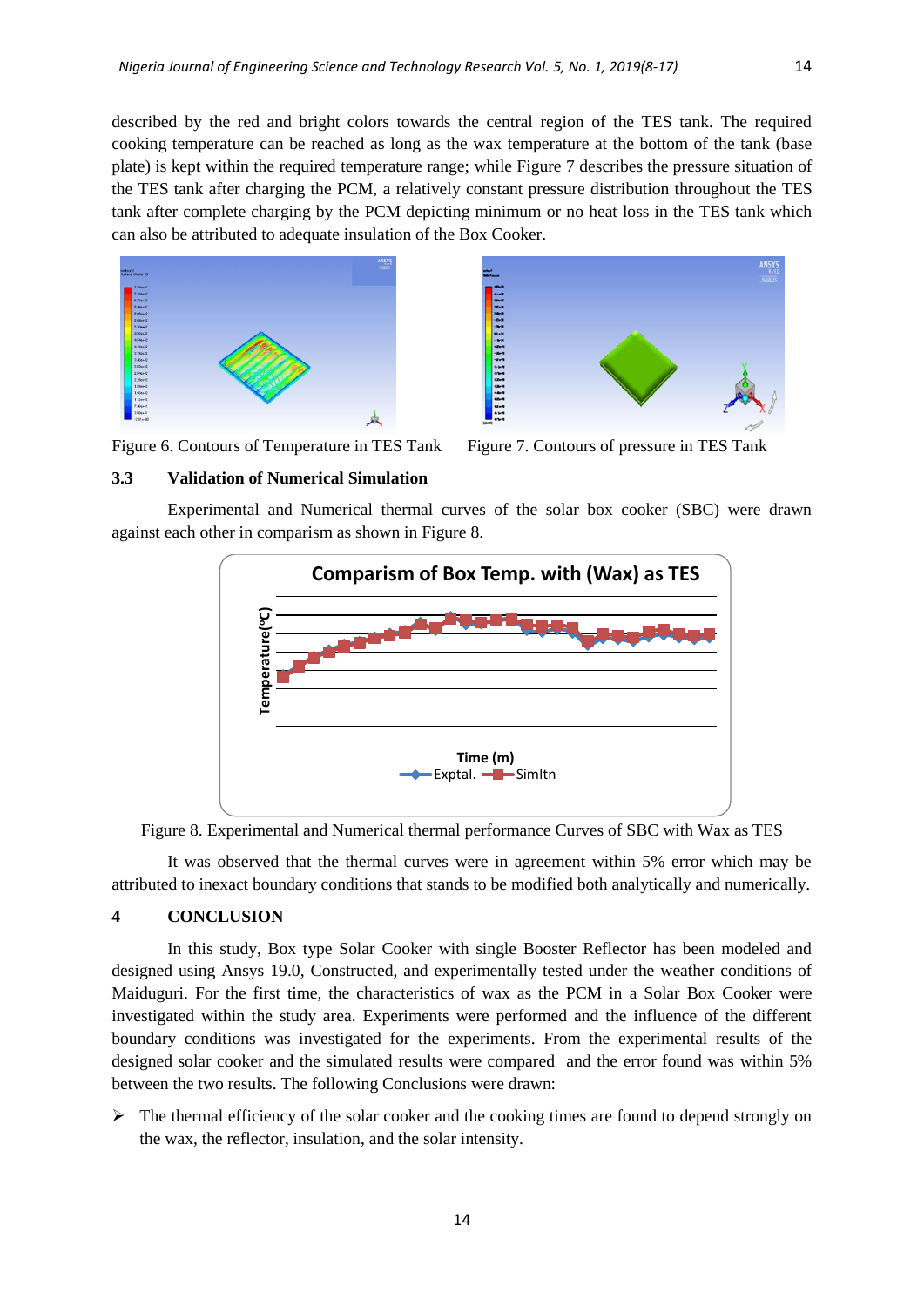- $\triangleright$  Wax can be used as a storage medium integrated with a Solar Box Cooker using Maiduguri weather conditions.
- $\triangleright$  Wax as a PCM can be regarded as a high efficiency material due to the amount of energy stored (4167.5Kj).
- It is obvious that the total Solar radiation on cloudy days is lower than that of the clear days; the solar cooker receives also reflected radiation from only a single reflector hence there is a possibility that high temperatures can be achieved by changing the amount of wax and incorporation of solar tracking system for further optimization.
- $\triangleright$  The use of TES medium (Wax) in Solar cooking within the test environment has the potential to reduce fossil fuel use and the release of  $CO<sub>2</sub>$  to the environment.

### **REFERENCES**

- 1. Oturanc, G., Necdet. O and Gungor. A (2002), Performance Analysis of a Solar Cooker in Turkey, *International Journal of Energy Research*, vo. *26,no.* 2, pp. 105-111.
- 2. El-Sebaii A.A., Al-Heniti, S. Al-Agel F. A.A., Al-Ghamdi F. and Al-Marzouki (2011), One Thousand Thermal Cycles of Magnesium Chloride Hexahydrate as a Promising PCM for Indoor Solar Cooking, *Energy Conversion and Management*, vol. *52*, no. 4, pp. 1771-1777.
- 3. El-Sebaii, A. A., (1997), Thermal Performance of a Box-Type Solar Cooker with Outer Inner Reflectors, *Energy*, vol. *22*, no. 10, pp. 969-978.
- 4. Mishra, R. S., Jai Sabberwal and Prakash, S. P., (1984), Evaluation of Solar Cooker Thermal Performance Using Different Insulating Materials, *International Journal of Energy Research,* vol. 8, no. 4, pp. 393-396.
- 5. Nahar, N. M., Design, (2001), Development and Testing of a Double Reflector Hot Box Solar Cooker with a Transparent Insulation Material, *Renewable Energy*, *23,* 2, pp. 167- 179
- 6. Mirdha, U. S and Dhariwal, S. R., (2008), Design Optimisation of Solar Cooker, Renewable *Energy*, vol. 33, no. 3, pp. 530-544.
- 7. Amer, E. H., (2003), Theoretical and Experimental Assessment of a Double Exposure Solar Cooker, *Energy Conversion and Management*, vol. 44, no. 16, pp. 2651-2663.
- 8. Harmim, A., Merzouk, M. Boukar M and. Amar, M (2013), Design and experimental testing of an innovative building-integrated box type solar cooker. Solar Energy, vol. 98, pp. 422- 433.
- 9. Prasanna, U. R. and Umanand, L., (2011), Modeling and Design of a Solar Thermal System for Hybrid Cooking Application, *Applied Energy*, vol. 88, no. 5, pp. 1740-1755
- 10. Nahar, N. M., (1993), Performance and Testing of Large-Size Solar Water Heater Cum Solar Cooker, *International Journal of Energy Research*, vol. 17, no. 1, pp. 57-67.
- 11. Domanski, R. El-sabaii, A. A. and Jaworsky, M. (1995), 'Cooking During Off-sunshine Hours Using PCM as Storage Media' E*nergy*, vol. 20, no. 7**,** pp. 607-616.
- 12. Buddhi, D. and Sahoo, L. K. (1997), Solar Cooker with Latent Heat Storage: Design and Experimental Testing, *Energy Conversion and Management*, vol. 38, no. 5, pp. 493-498.
- 13. Sharma, S. Buddhi, R. Sawhney, and A. Sharma, (2000), Design, Development and Performance Evaluation of a Latent Heat Storage Unit for Evening Cooking in a Solar Cooker, *Energy Conversion and Management*, vol. 41, no. 14, pp. 1497-1508.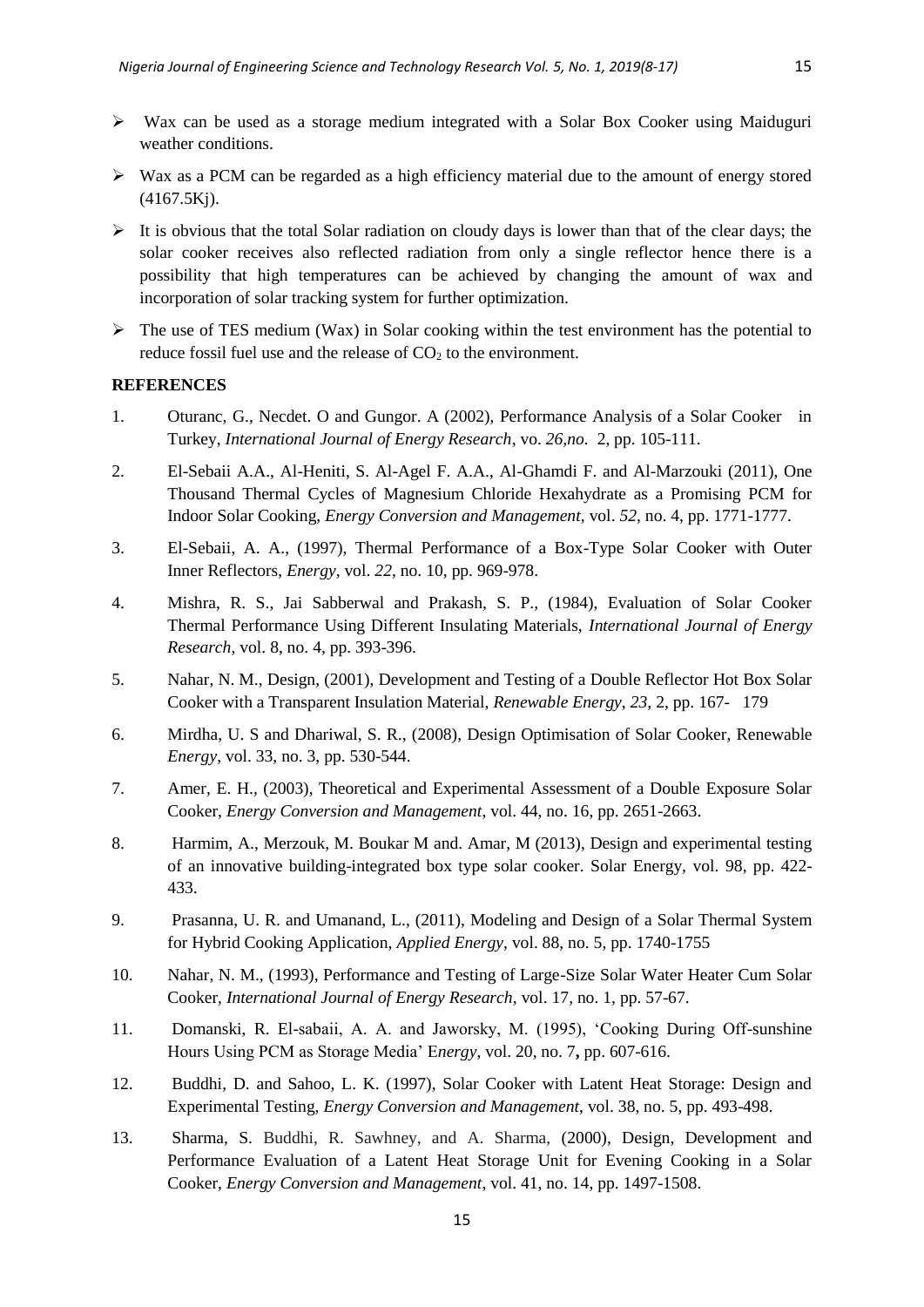- 14. Buddhi, D. Sharma S. and Sharma A. (2003), Thermal Performance Evaluation of a Latent Heat Storage Unit for Late Evening Cooking in a Solar Cooker Having Three Reflectors, *Energy Conversion and Management*, vol. 44, no. 6, pp. 809-817.
- 15. Sharma, S. Buddhi, D. Sawhney R. and Sharma A. (2005), Thermal Performance of a Solar Cooker Based on an Evacuated Tube Solar Collector with a PCM Storage Unit, *Solar Energy*, vol. 78, no. 3, pp. 416-426.
- 16. Nahar, N. M., (2003), Performance and Testing of a Hot Box Storage Solar Cooker, *Energy Conversion and Management,* vol. 44, no. 8, pp. 1323-1331.
- 17. Chen*,* CR*, Sharma, A, Tyagi, SK. (*2008b*), Numerical Heat Transfer Studies of PCM Used in a Box-Type Solar Cooker, Renewable Energy,* vol. 33, no. 5, pp. *1121-1129.*
- 18. El*-*Sebaii*,* A.A. Al*-Amir, S.* Al*-Marzouki, F.M. Faidah, A.S.* Al*-Ghamdi,* A.A. and Al*-Heniti, S.* 2009*,* Fast Thermal Cycling of Acetanilide and Magnesium Chloride Hexahydrate for Indoor Solar cooking*,* Energy Conversion *and* Management vol. 50, no. 12, pp. 3104–3111.
- 19. Sharma, A. Buddhi D. and Sharma S. (2002), Accelerated Thermal Cycle Test of Acetamide Stearic Acid and Paraffin Wax for Solar Thermal Latent Heat Storage Applications, *Energy Conversion and Management*, vol. 43, no. 14, pp. 1923-1930.
- 20. Sharma, A. Chen C. Murty, V. and Shukla, A. (2009), Review on Thermal Energy Storage with Phase Change Materials and Applications, *Renewable and Sustainable Energy Reviews,*  vol. 13, no. 2, pp. 318-345.
- 21. Dincer, I., Rosen, M. A. (2010). Thermal Energy Storage (TES) Methods, in: *Thermal Energy Storage: Systems and Applications,* John Wiley and Sons Inc., New York, USA, pp. 104-141.
- 22. Yuksel, N. (2004). Modelling and Optimisation of Energy Storage Systems, M. Sc., Uludag University, Bursa, Turkey.
- 23. Ngala G.M, Maina M.B and Tela M.B, (2015), Design and Construction of a High Concentration Solar Cooker, International Journal of Research in Mechanical Engineering, vol. 3, no. 1, pp. 01-07.
- 24. Maina M.B, Ngala G.M and Abdulrahim A.T. (2016). Design, Fabrication and Performance evaluation of a Solar Brick Oven, International Journal of Engineering Research & Technology, vol. 5, no. 1, pp 176-182.
- 25. Kundapur. A, Sudhir. C (2006), Proposal for new world standard for testing solar Cookers, *Maanipal Institute of Technology: Department of Mechanical Engineering*, India.
- 26. Fluent Inc. Fluent 6.1 Users' Guide, 2004.
- 27. Nussbaumer, T. (2003), Combustion and Co-combustion of Biomass: fundamentals, Technologies, and primary measures for emission reduction" *Energy & Fuels*, vol. 17, pp. 1510-1521.
- 28. Birds, R.B., Stewart, W.E. and Lightfoot, E.N. (2001), Transport Phenomena, John Wiley & sons, Inc. (2nd Ed.) New York.
- 29. Andersson, B., Andersson, R., Håkansson, L., Mortensen, M., Sudiyo, R. and van Wachem, B. (2009). Computer Fluid Dynamics for Engineers, 5th Ed., Gothenburg, Sweden.